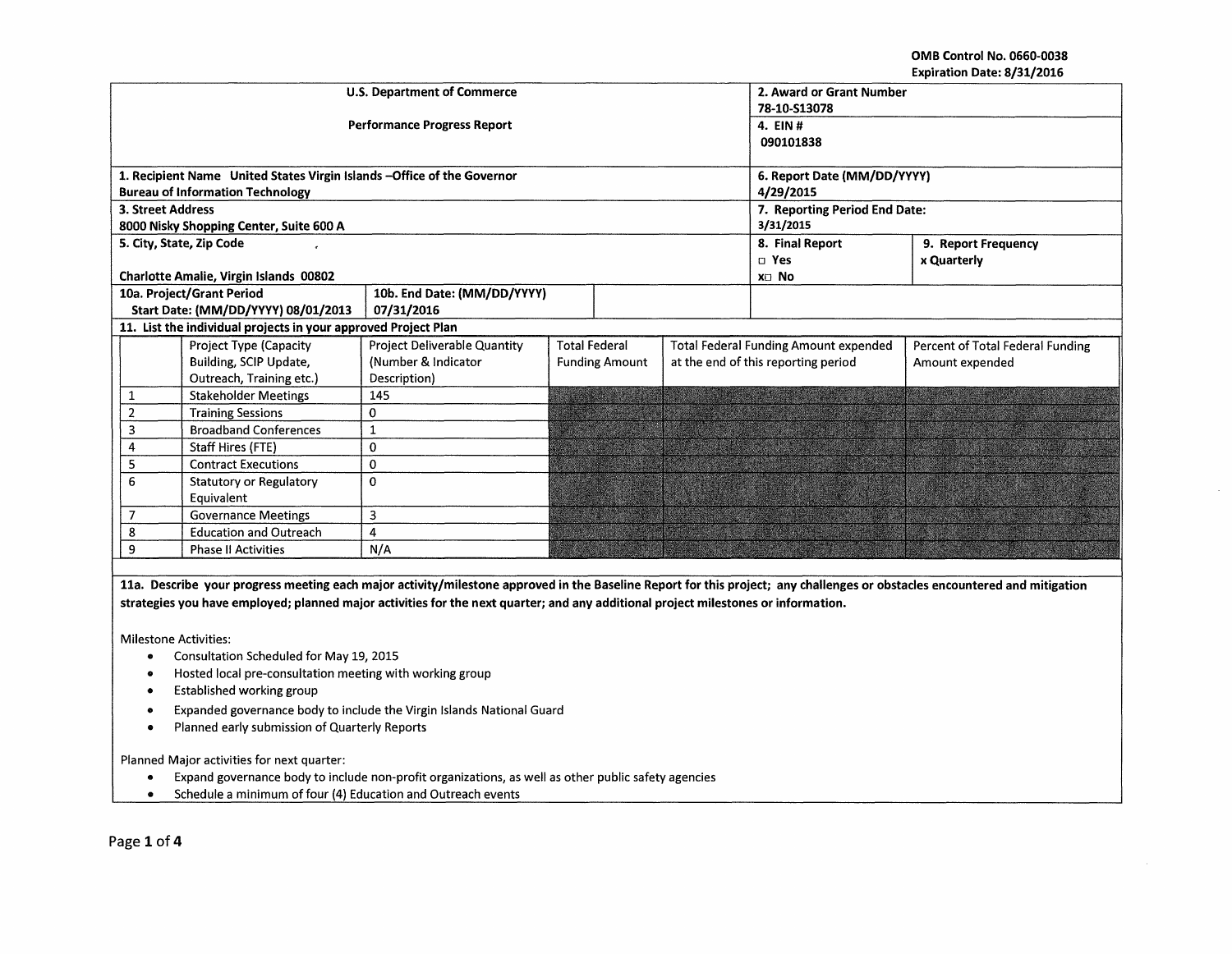- Schedule a meeting with Homeland Security
- Attend SPOC conference in Reston, VA
- Phase II activities to be initiated
- Plan a SCIP workshop facilitated by the Department of Homeland Security Office of Emergency Communications Region II NJ, NY, PR, VI
- Pre Consultation Planning

Other activities:

- Attended Monthly FirstNet Regional Meetings
- Conducted Outreach and Education
- Presented FirstNet and the SCIP at the Emergency Management Council Meeting in March

11b. If the project team anticipates requesting any changes to the approved Baseline Report in the next quarter, describe those below. Note that any substantive changes to the Baseline Report must be approved by the Department of Commerce before implementation.

We have held four outreach events with 80% of governance members in attendance. No contractors have been hired as yet. Two different flyers were distributed via Twitter, Facebook and posted in public safety offices. FirstNet information we received was shared with the attendees at the Stakeholders and Outreach meetings. The SLIGP team is reviewing the Baseline information as a result of a recent budget revision occurring in 1<sup>st</sup> quarter FY 2015. This revision moved funding from Contractual Services to Personnel Services & Fringe. This change recognized the need to use in-house personnel to assist with the numerous activities required under this grant as well as to handle data collection that is required in Phase II. Upon notification of the commencement of Phase II, our Baseline Report will be revised because more specificity will be known about Phase II. This information will therefore be very helpful to us, as we revise the document. We anticipate the need for additional funds to be transferred from contractual services to personnel services. A SPOC update gave clear direction and expectation of the data collection for Phase II. FirstNet Program Managers will develop, conduct and maintain data collection and surveys which will decrease the amount of funds needed for contractual services.

11c. Provide any other information that would be useful to NTIA as it assesses this project's progress.

The extension of the project by 1  $\frac{1}{2}$  years poses a problem. No additional funding has been allocated to this project.

11d. Describe any success stories or best practices you have identified. Please be as specific as possible.

- The Initial Consultation visit has been scheduled for May 19, 2015
- We are Utilizing Social Media to promote Outreach and Education
- Launched a SCIP awareness campaign to highlight the addition of FirstNet to the SCIP
- The USVI FirstNet website (www.vi.gov/firstnetvi) remains a work in progress

## 12. Personnel

12a. If the project is not fully staffed, describe how any lack of staffing may impact the project's time line and when the project will be fully staffed.

• At this moment our FirstNet team is preparing documentations to request an extension for the grant. If the extension is granted, the team can continue its focused dedication on the SLIGP but funds for personnel services and fringes will the exhausted 6 months prior to termination date. The budget has been revised in order to hire two

Page 2 of 4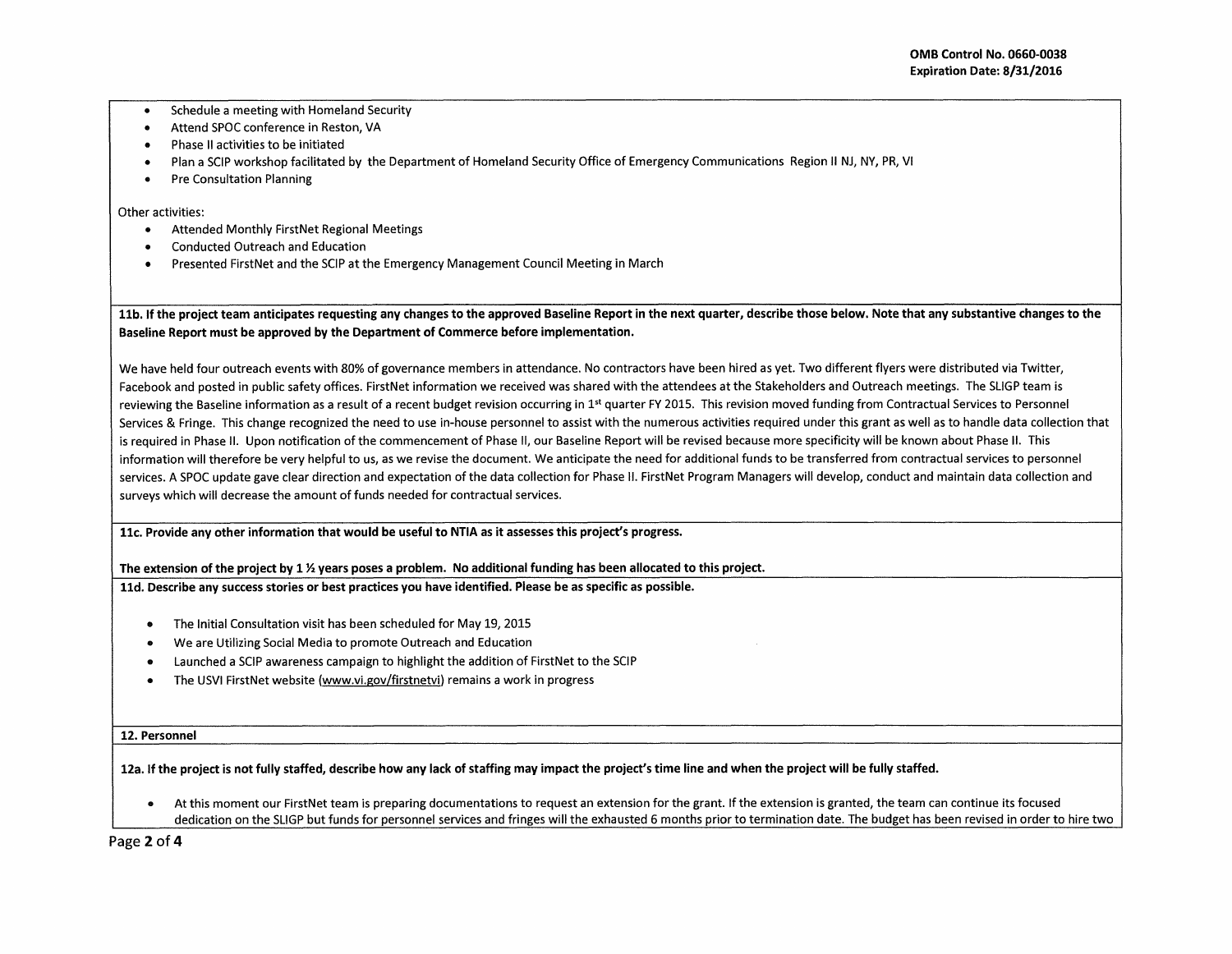Program Managers under the SLIGP grant instead of one. The premise is that the enormous amount of work that is required under this grant warrants the hiring of an additional person to assist with carrying out all assignments under this grant. The grant will account for the salary year two and year three for a second Program Manager (Program Manager II). They would ensure that all activities are completed on time and within budget. The Program Managers are responsible for carrying out grant activities and reporting to the Single point of contact {SPOC). They would also participate and ensure the viability of the State Wide lnteroperability Communication State's governance structure. The Program Managers will ensure that the FirstNet plan will be incorporated in the SCIP to provide support to a master plan to integrate the NPSWBN technological requirements into our existing radio and broadband network infrastructure. In addition, they have the responsibility of researching Long Term Evolution (LTE) technologies, educating the public and other stakeholders, coordinating of SLIPG activity, managing all SLIGP Budget, documenting all SLIGP activities, preparing the USVI team for the FirstNet consultation meetings and assuring compliance with SLIGP requirements.

• Once phase II is more clearly defined, a staffing analysis can be conducted to determine the need for additional personnel.

## 12b. Staffing Table

| <b>Job Title</b>  | FTE <sub>%</sub> | <b>Project(s) Assigned</b>                                   | Change    |  |
|-------------------|------------------|--------------------------------------------------------------|-----------|--|
| Program Manager L | 100%             | Program Management of SLIGP Grant as delineated above in 12a | No Change |  |
| Program Manager 2 | 100%             | Program Management of SLIGP Grant as delineated above in 12a | No Change |  |
|                   |                  |                                                              |           |  |

Add Row Remove Row

## 13. Subcontracts (Vendors and/or Sub recipients)

13a. Subcontracts Table -Include all subcontractors. The totals from this table must equal the "Subcontracts Total" in Question 14f.

| Name       | <b>Subcontract Purpose</b>                            | Type<br>(Vendor/Subrec.) | RFP/RFQ<br><b>Issued</b><br>(Y/N) | Contract<br>Executed<br>(Y/N) | Start<br>Date | End<br>Date | <b>Total Federal</b><br><b>Funds Allocated</b> | <b>Total Matching</b><br>Funds Allocated | Project and % Assigned |
|------------|-------------------------------------------------------|--------------------------|-----------------------------------|-------------------------------|---------------|-------------|------------------------------------------------|------------------------------------------|------------------------|
| <b>TBD</b> | <b>Cost for Wireless</b><br>technology<br>consultants | Vendor                   |                                   | IN.                           | <b>TBD</b>    | TBD         | \$22,260                                       | \$0                                      | N/A                    |

Add Row Remove Row

13b. Describe any challenges encountered with vendors and/or sub recipients.

The Bureau of Information Technology is not ready to begin this process. This task will be spearheaded by the Program Manager.

Page 3 of 4